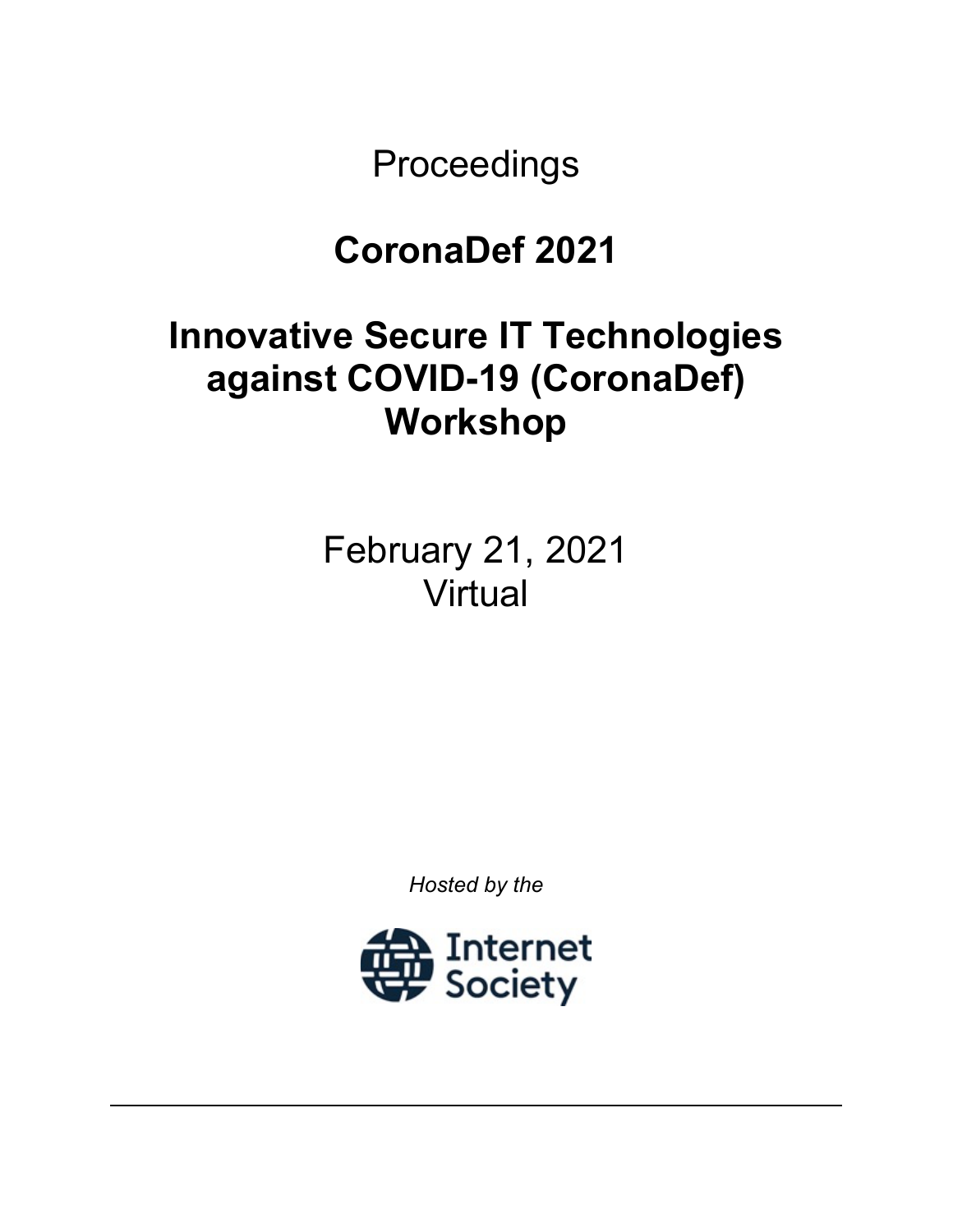

**Internet Society 11710 Plaza America Drive Suite 400 Reston, VA 20190**

**\_\_\_\_\_\_\_\_\_\_\_\_\_\_\_\_\_\_\_\_\_\_\_**

**\_\_\_\_\_\_\_\_\_\_\_\_\_\_\_\_\_\_\_\_\_\_**

### Copyright © 2021 by the Internet Society. All rights reserved.

This volume is published as a collective work. The Internet Society owns the copyright for this publication and the copyrights to the individual papers are retained by their respective author[s].

Address your correspondence to: NDSS Program Manager, Internet Society, 11710 Plaza America Drive, Suite 400, Reston, VA 20190 USA, tel. +1 703 439 2120, fax +1 703 326 9881, ndss@elists.isoc.org.

*The papers included here comprise the proceedings of the meeting mentioned on the cover and title page. They reflect the authors' opinions and, in the interest of timely dissemination, are published as presented and without change. Their inclusion in this publication does not necessarily constitute endorsement by the editors or the Internet Society.*

ISBN Number (Digital Format) 1-891562-72-X

*Additional copies may be ordered from:*



**Internet Society** 11710 Plaza America Drive Suite 400 Reston, VA 20190 tel +1 703.439.2120 fax +1 703.326.9881 http://www.internetsociety.org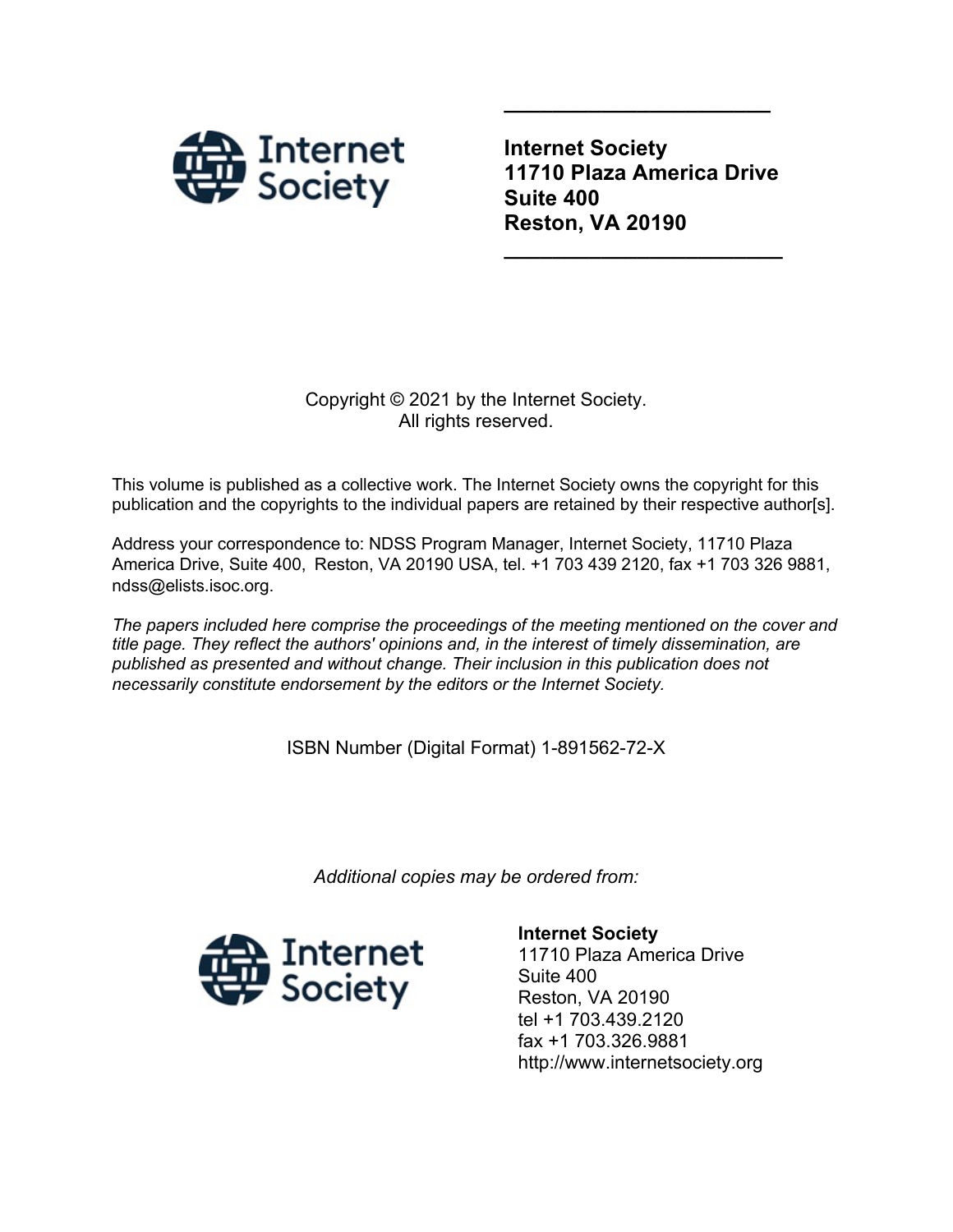*Proceedings of CoronaDef 2021 – Innovative Secure IT Technologies against COVID-19 Workshop*

## **Table of Contents**

#### **Message from the Program Co-Chairs Organizing Committee**

#### **Session Papers**

Safer Illinois and RokWall: Privacy Preserving University Health Apps for COVID-19 *Vikram Sharma Mailthody, James Wei, Nicholas Chen, Mohammad Behnia, Ruihao Yao, Qihao Wang, Vedant Agarwal, Churan He, Lijian Wang, Leihao Chen, Amit Agarwal, Edward Richter, Wen-mei Hwu, and Christopher W. Fletcher (University of Illinois at Urbana-Champaign); Jinjun Xiong (IBM Research); Andrew Miller and Sanjay Patel (University of Illinois at Urbana-Champaign)*

- Rapid Cybersecurity Assessment System for Small Business' COVID Move to Online *Tracy Tam, Asha Rao, and Joanne Hall (RMIT University)*
- Google/Apple Exposure Notification Due Diligence *Douglas J. Leith and Stephen Farrell (Trinity College Dublin)*
- Differentially Private Health Tokens for Estimating COVID-19 Risk *David Butler, Chris Hicks, James Bell, Carsten Maple, and Jon Crowcroft (Alan Turing Institute)*
- Ovid: Message-based Automatic Contact Tracing *Leonie Reichert and Samuel Brack (Humboldt University of Berlin); Björn Scheuermann (Alexander von Humboldt Institute for Internet and Society)*

Hashomer – Privacy-Preserving Bluetooth Based Contact Tracing Scheme for Hamagen

*Benny Pinkas (Bar-Ilan University); Eyal Ronen (Tel Aviv University)*

Towards Defeating Mass Surveillance and SARS-CoV-2: The Pronto-C2 Fully Decentralized Automatic Contact Tracing System

*Gennaro Avitabile, Vincenzo Botta, Vincenzo Iovino, and Ivan Visconti (University of Salerno)*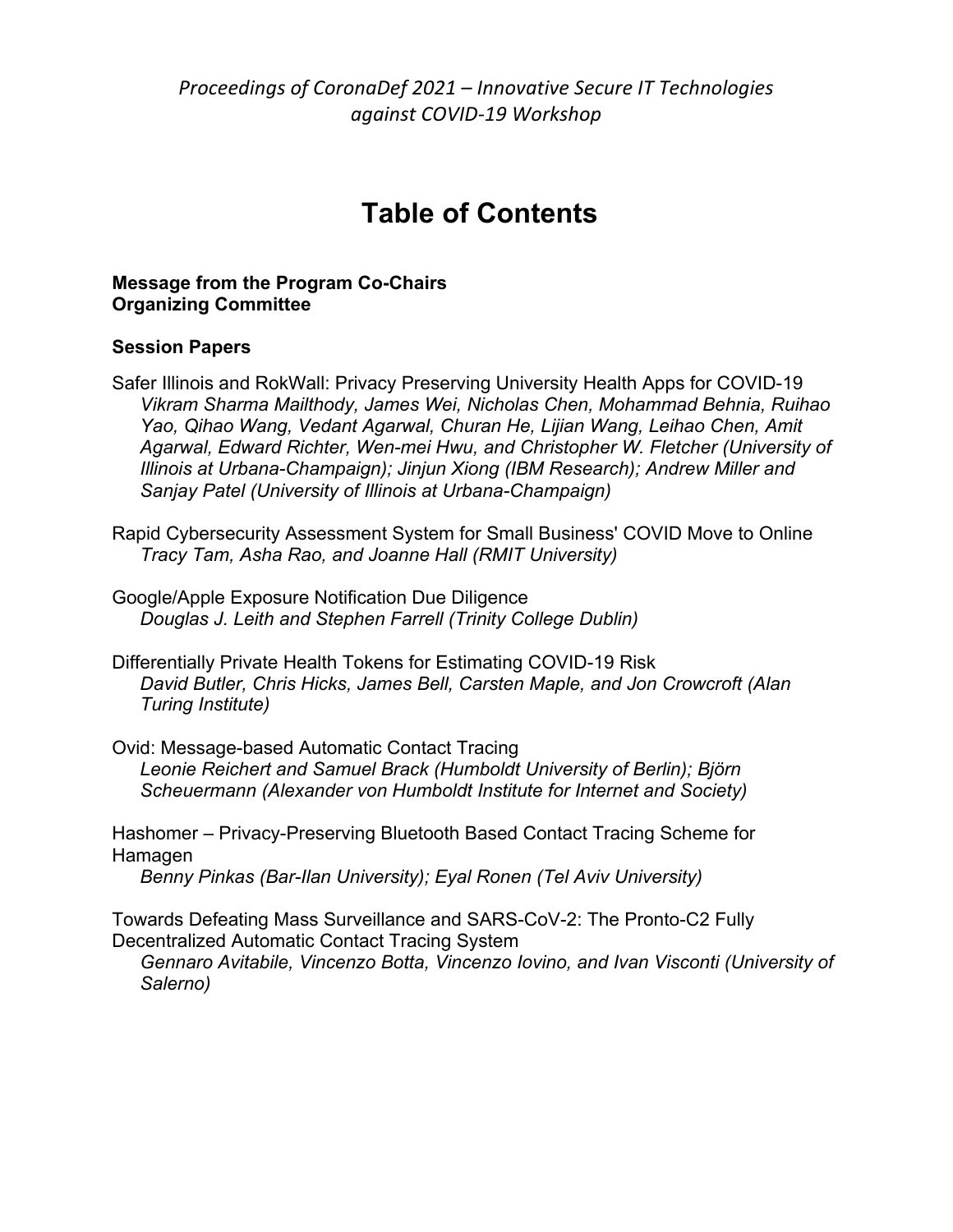## **Message from the Program Co-Chairs**

It is our great pleasure to welcome you to the CoronaDef Workshop. This workshop is organized to contribute to new and innovative secure technologies against COVID-19. The current worldwide spread of the COVID-19 pandemic confronts human societies with entirely new challenges that have not existed in this form in the digital age. Strategies to combat the spread of the pathogen are therefore largely based on "traditional" measures such as behavioral recommendations, restrictions to free movement of persons, the shutdown of schools, organizations and companies, and the identification and quarantine of infected people based on medical testing. Modern digital technologies provide promising opportunities to complement the above-mentioned measures and increase their effectiveness, e.g., by enabling quarantine measures to target potentially infected people faster and in a more focused manner. Indeed, due to the current quarantine situation, the Internet and its services constitute "the" information gateway for many societies. Digital technologies can aid the vaccination in terms of providing information systems for managing vaccination processes, vaccination passports as well as logistical and tracking services. However, these technologies are faced with a variety of security and privacy challenges which they need to tackle to build trust and acceptance in our societies.

In response to the call for papers of CoronaDef, 10 papers were submitted. Each paper received at least three reviews. The program committee selected seven papers to be presented at the Workshop. These papers cover a different topic, ranging from contact tracing techniques to cybersecurity tools to allow small businesses to assess their online workflows. The workshop includes two expert keynote speakers who provide their view on the security and privacy problems of contact tracing schemes as well as on experiences in supporting FEMA/HHS COVID task force. The workshop closes with an expert panel on various challenges to encounter in fighting the pandemic.

The organization of a workshop requires the collaboration of many individuals. First, we would like to thank the authors for submitting to the Workshop. Second, we thank the program committee members for their efforts in reviewing the papers and providing valuable feedback to authors.

We hope that you will find this program interesting and that the Workshop will provide you with a valuable opportunity to interact with other researchers and practitioners in this field.

| Ahmad-Reza Sadeghi  | <b>Farinaz Koushanfar</b> | <b>Trent Jaeger</b>                  |
|---------------------|---------------------------|--------------------------------------|
| <b>TU Darmstadt</b> | <b>UCSD</b>               | <b>Pennsylvania State University</b> |